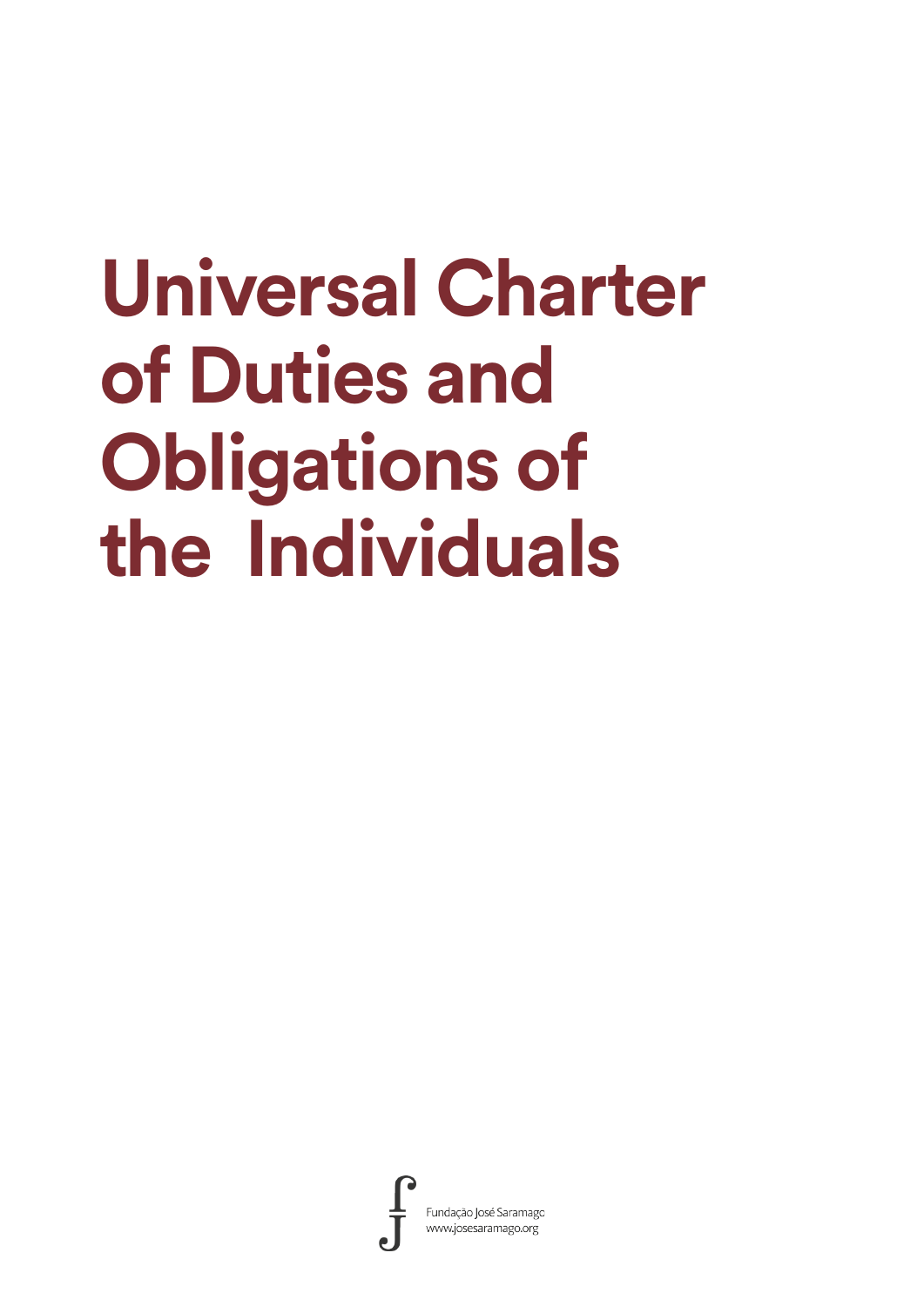*Nobody performs her or his duties. Governments do not, because they do not know, they are not able or they do not wish, or because they are not permitted by those who effectively govern the world: The multinational and pluricontinental companies whose power – absolutely nondemocratic – reduce to next to nothing what is left of the ideal of democracy. We citizens are not fulfilling our duties either. Let us think that no human rights will exist without symmetry of the duties that correspond to them. It is not to be expected that governments in the next 50 years will do it. Let us common citizens therefore speak up. With the same vehemence as when we demanded our rights, let us demand responsibility over our duties. Perhaps the world could turn a little better.*

Portuanne.

# **Introduction**

The Universal Declaration of Human Rights, signed in Paris on December 10th, 1948, sought to address the great concerns that in previous decades humanity endured. As never before, the possibility of destruction of human beings by the use of the State and its political and legal powers emerged and became visible. The Declaration sought to eliminate such atrocities by reaffirming the dignity of all individuals upon the recognition of rights as inherent. A substantial list of these rights was established in the Declaration. Thereafter, together with other international instruments, the same goal was sought to be achieved. These instruments pursued the avoidance of human being's instrumentalization and provide them with sufficient opportunities to build their own existence. Think, create, choose and be were guaranteed with particular rights capable of confronting public administrations, identified back then as a cause of great concerns.

The grant of rights has defused some of the individual and social issues, however it has not been able to solve many other situations. Over the years it has been proved that the mere ownership of rights is not enough to transform everyday reality; that public and private powers will not change their performance by the mere recognition of rights to individuals or groups. As rightholders, we have to understand our situation not as something given once and for all, but as an attribute that requires to be exercise and updated every day. Paradoxically, we have to force ourselves and our communities to exercise our own rights. In addition, we have to acknowledge that our condition as individuals entitles the performance of duties and obligations among us, the collectivity and future generations.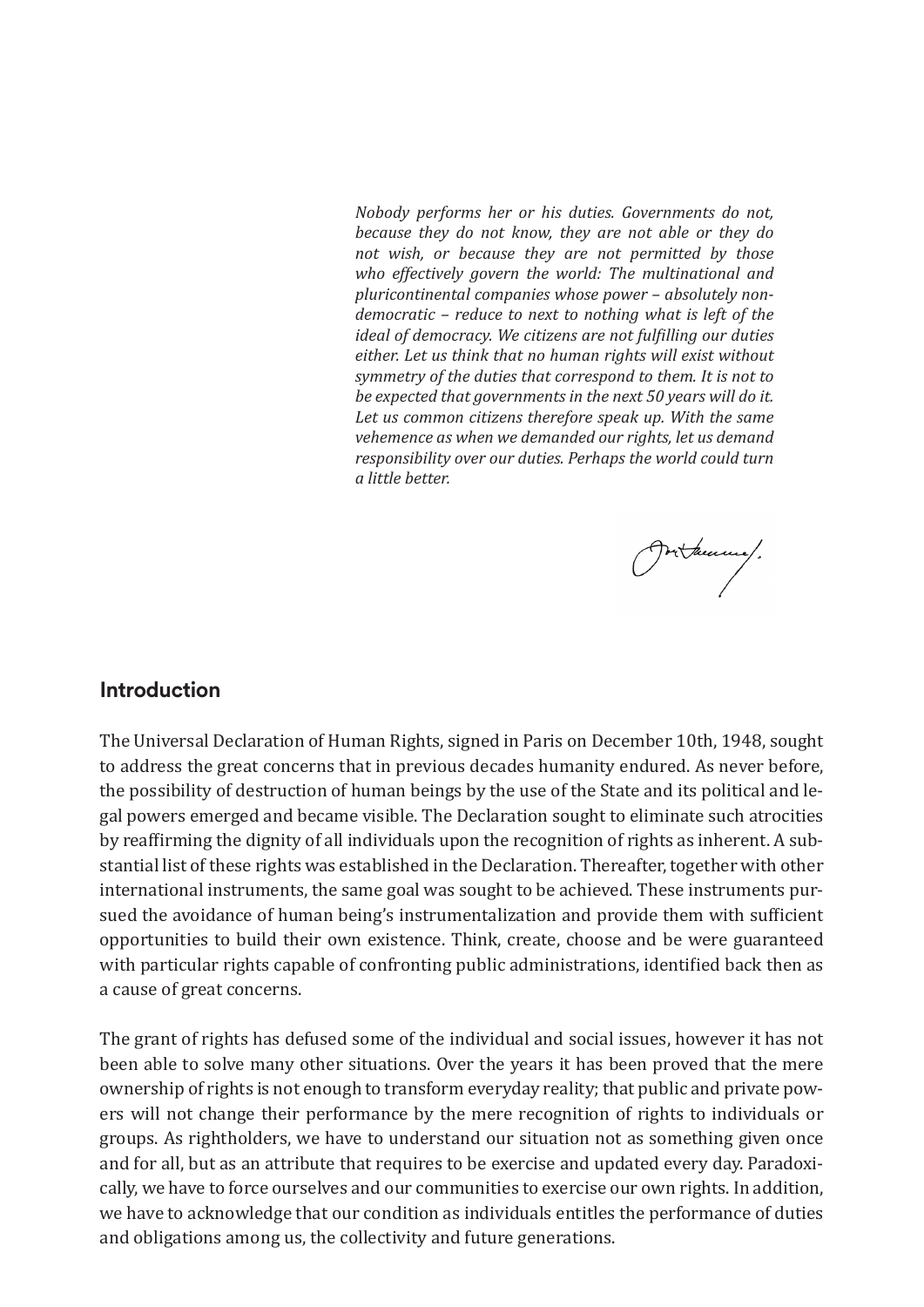Briefly, but certainly not least, the Universal Declaration of Human Rights imposed on us, in Article 29th, certain duties to our community, assuming this as the only approach to develop our personality freely and fully. The atrocities that World War II had just left behind and the recognition of the cruelties committed back then, led to focus attention on rights relegating duties.

The commitment to other individuals and to the society in which they live was postponed in the pursuit of individual assertion. There was nothing reprehensible in such painful moments. However, over the years it has been shown the need of people as individuals and as a community to fight for an assertion of their rights and their social status. It has also highlighted the urgency of accepting full compliance with its precondition: the fulfillment of the duties and obligations legally and morally corresponding to each individual.

Over recent decades we actually have witnessed an increase in awareness: rights are an indispensable tool for the construction of individuality, however this requires, in turn, a social construction, of the whole in which it is. To achieve a full and authentic development, and realize fully the process of humanization, we need to think of ourselves as part of that whole and take public affairs as social habitat that grant us possibilities, since our contribution is a source of meaning. Whether as individuals or within the groups we have decided to join, we need to understand that with the compliance of our rights, we must fulfill duties and obligations which include claiming to the State the respect and guarantee thereof, since the State shall never be exempted of its responsibility as guarantor.

Such increase of awareness is reflected in different initiatives focused on explaining the duties of individuals in a national and international level. First of all, in a strictly regional approach, was the inclusion of the second chapter, targeting duties in the "American Declaration of the Rights and Duties of Man" in 1948. The American States meeting at the Ninth International Conference of American States declared: while rights emphasize liberty, duties express the dignity in which freedom is exercised. In 1988, a group of remarkable personalities developed the "Declaration of Human Duties and Responsibilities", which intention is to emphasize:

that the assumption of obligations and responsibilities implicit in human rights and fundamental freedoms lies with all members of the worldwide community, including the States, international organizations, regional and sub regional organizations as well as intergovernmental organizations, private and public sectors, non-governmental organizations, citizens' associations, other representatives of civil society and all individual members of human beings as a community.

In the year 1999 the General Assembly of the United Nations adopted the "Declaration on the Right and Responsibility of Individuals, Groups and Organs of Society to Promote and Protect Universally Recognized Human Rights and Fundamental Freedoms", which Article 18th restated the importance of each individual to assume their duties and obligations as a pillar for individual and collective transformation. In February 2002, the General Assembly issued a new resolution to urge State members to achieve compliance with such rights, duties and obligations.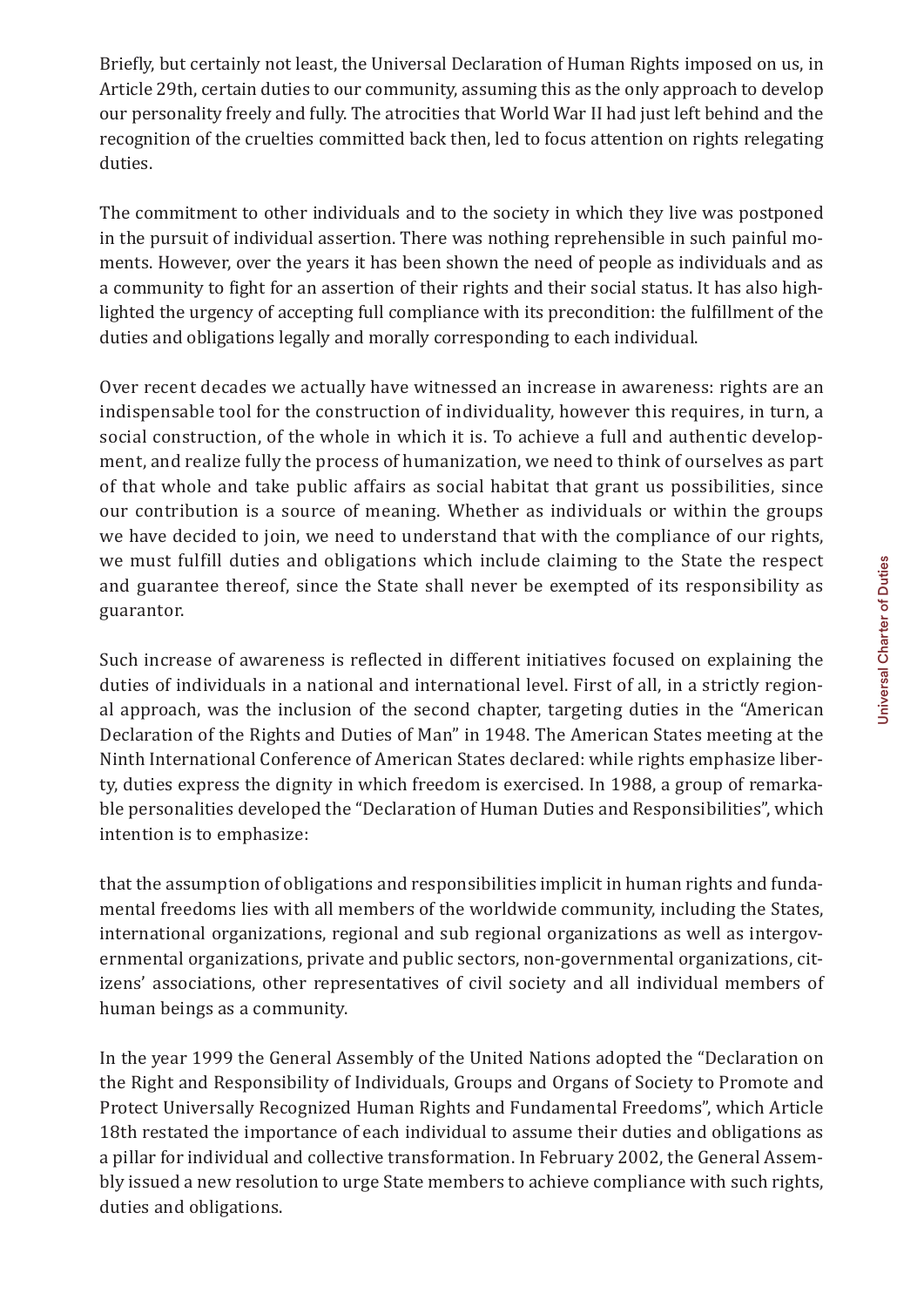In the years since, several national efforts have been undertaken to include in the respective constitutions a greater number of duties and responsibilities to its citizens.

In 2016, the National Autonomous University of Mexico (UNAM), the José Saramago Foundation and the World Future Society (Chapter Mexico), collected the previous efforts to give new impetus to the establishment of duties, obligations and responsibilities for human beings and social groups. As a conclusion of the various meetings conducted, it was noted that:

Proliferation in the recognition of rights has caused a misunderstanding. Countless people have assumed that rights have corresponding obligations. It is as if it is thought that an individual has taken over all rights necessary for their growth and for obtaining their satisfiers, without assuming the cost to himself, his peers, the surrounding environment or the State. It is necessary to think of the sphere of rights with a corresponding responsibility.

Since the efforts of UNESCO, the General Assembly of the United Nations or national constitutions, and up until now, new possibilities and challenges have been raised. On one side, life expectancy of the population have increased considerably; social networks have opened liberating possibilities of communication and information exchange; formal democratic processes have increased; international law and supervisory possibilities has spread in some areas; accountability for certain sectors has been present; certain diversities and the centrality of gender equality have been recognized and are transforming our society.

However, the environment is currently most threatened and deteriorated; the development of democratic processes is questioned by those who think they do not always elect the most suitable individual for the performance of public office; law has components that have become part of the domination process; employment and its implementation conditions have been degraded and are considered to be alienating; corporations have greater opportunities to exploit individuals and governments, globalization has become an opening to new ways of evading their duties and responsibilities; nuclear threats have reappeared with particular savagery; policy options for many ideologies do not offer adequate responses; people are more alone and are being degraded by an alarming number of causes; inequalities have grown and have become institutionalized.

The current and predictable overview have led to wonder about the possibilities of liberation and emancipation and, in particular, have made us ask ourselves if everything involves the entitlement of new and greater rights or, rather, such requirement must be accompanied by the full assumption of a basic set of duties and obligations with several degrees of responsibility. It should not be ignored, moreover, that the tendency of society to build relationships on the Web, without knowing the face of others, to live in "liquid modernity" or in public spaces that appeal more to emotions than to facts or to the sense of collective responsibility, require ethical construction comprising both the exercise of rights and duties.

Taking into account the visions and efforts of valuable individuals, this proposal aims to contribute to the position taken by individuals and groups against their current reality and such reality for future generations. It intends to identify the obligations we shall fulfill in respect to ourselves, our fellow human beings, society and the environment in which we live, with perspective to future generations. The proposal wants to make explicit a fact sometimes taken for granted or simply ignored, although it is indispensable for the realization of individu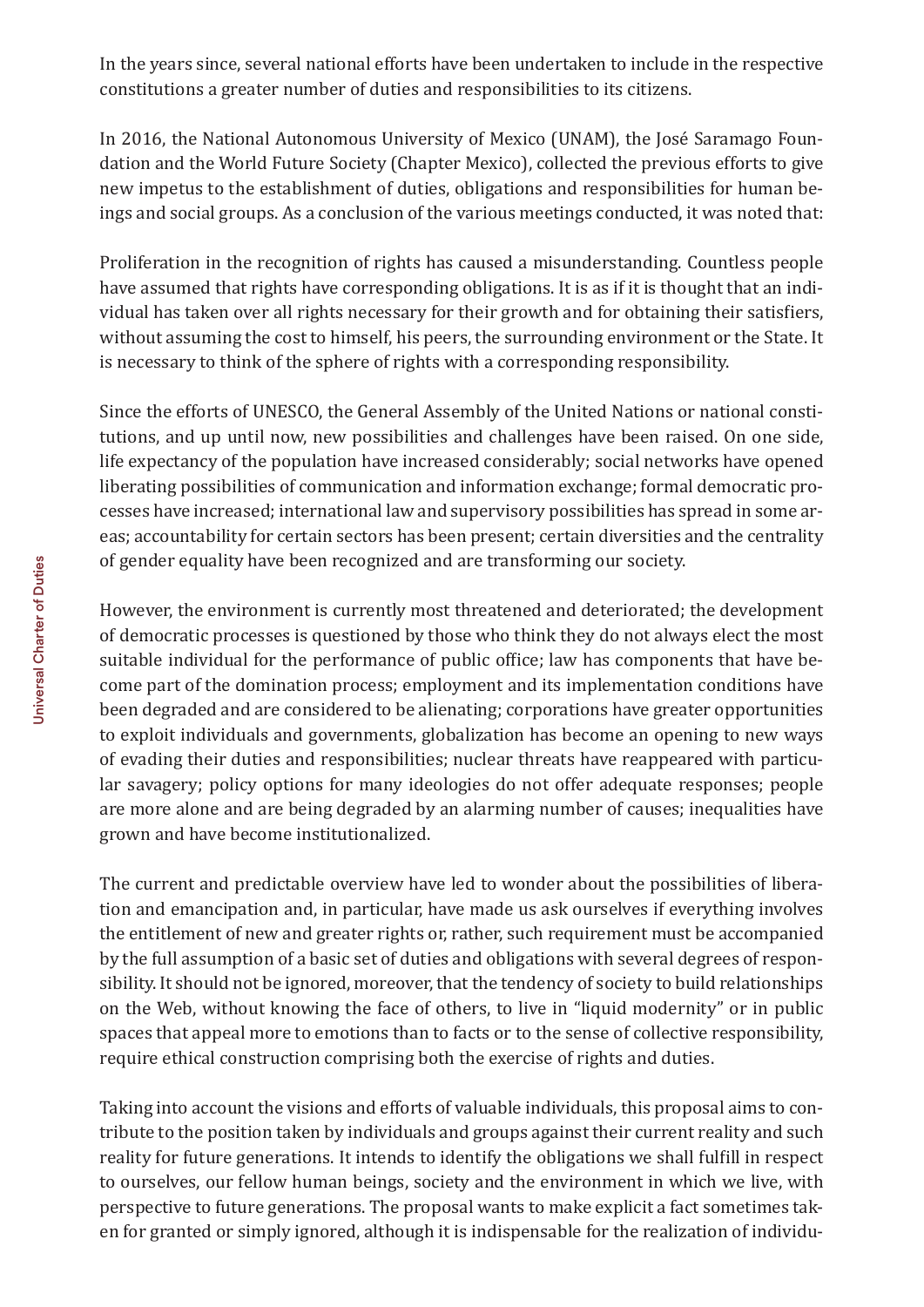ality and communal life condition. It is based on the premise that the repeated assumption and demanding of rights is a necessary condition for human development; however it is not sufficient to achieve the ambitious goals to be achieved as humanity, nor to guarantee the sustainability of the democratic institutions and the rule of law.

Our proposal understands and assumes, first of all, the State's obligations to exercise the rights entitled to individuals, nationally and internationally. By speaking of the duties and obligations of individuals or groups, in any way whatsoever it seeks to deprive of responsibility to whom in our time remains as the most important form of political and social organization. Quite the contrary. Given its position, the State shall be the central subject of rights' enforcement and, consequently, satisfaction of the relevant obligations. Thinking of the State, in this context, is assuming that, in the end, those acting on behalf of it are individuals, recognized as civil servants and therefore, through their activities it is required, with greater emphasis, the responsible exercise of their duties: If the State is, per se, the space of public affairs, the public servants shall be considered the best channels to promote ethical constructions in collective action. As provided in Article 2.1 of the aforementioned " Declaration on the Right and Responsibility of Individuals, Groups and Organs of Society to Promote and Protect Universally Recognized Human Rights and Fundamental Freedoms" on 1999:

States have the primary responsibility and duty to protect, promote and implement all human rights and fundamental freedoms, inter alia, to undertake the necessary measures to create the social, economic, political and other conditions, as well as legal guarantees required to ensure that all individuals under its jurisdiction, individually or collectively, enjoy the practice of all such rights and freedoms.

While acknowledging and demanding strict compliance with what has been determined as a responsibility of the State, it is crucial to recognize that some of the legal duties and essential ethical obligations for the conception of the common good transcends such political entity, since without active citizenship and fully awareness of its position in the world, it may be difficult to carry out any transformation process. In addition, it is hereby acknowledge that different groups and associations, not just individuals by themselves, may have, due to the accumulating power or social function, several degrees of responsibility. From these premises we ask:

Which are the obligations towards ourselves and towards those who come after us, the individuals and organizations of our time? What should the economic groups, civic associations, religious communities, media, political parties or particular individuals who inhabit the earth shall do besides of asserting its undeniable rights? Beyond despairs and specific possibilities of realization, what shall be our own obligations, depending on our circumstances, capacities and possibilities, to ourselves, towards other individuals, with our community, with our governmental system or with the space we inhabit? Someone or many shall know, is not sufficient to achieve actions in the right direction. It is crucial to say it, or postulate, compromise, so that things start to go in such direction. Just like for years the need for each individual to assume itself as a full subject of rights, and be able to understand and exercise such rights has been proclaimed, it is necessary, through an exercise of civic education, to talk about the duties and obligations impose to such entitlement.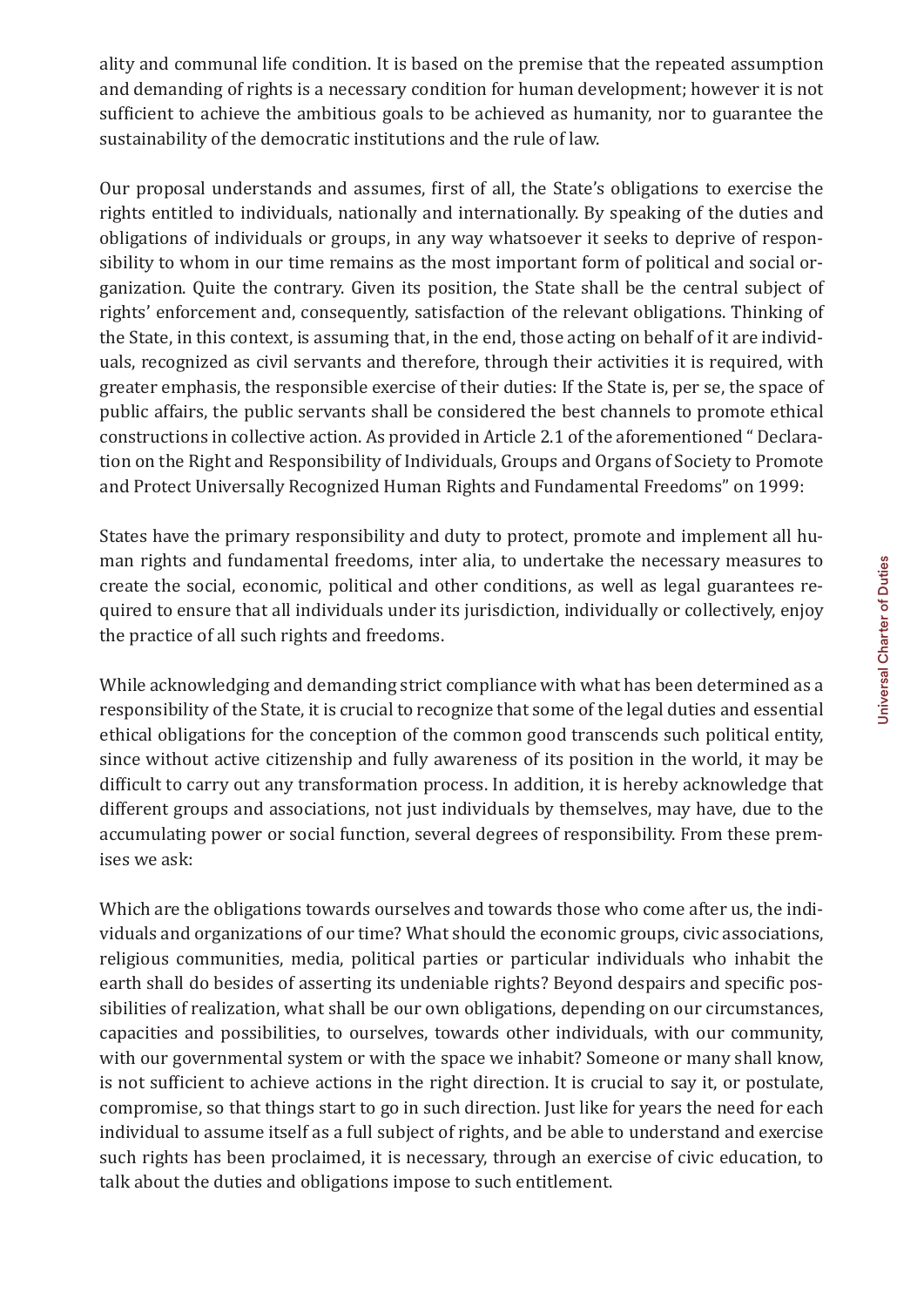This is finally the purpose of this proposal: to help us become aware that our human condition happens, certainly, with the full ownership of the rights we have admitted as inherent to all human beings, but also by the acceptance of duties, obligations and responsibilities towards ourselves and towards others. As expressed by José Saramago during one of the speeches delivered for the occasion of receiving the Nobel Prize for Literature in 1998, referring to the 50th anniversary of the Universal Declaration of Human Rights:

*A Universal Declaration of Human Rights was proposed and so we thought we had it all, without realizing that no right can exist without symmetry of the duties incumbent on it. The first duty will be to demand that such rights are not only recognized but also respected and satisfied. It should not be expected that governments will perform in the next fifty years what they have not done in these commemorating years. Let us take then, as ordinary citizens, the floor and initiative. With the same vehemence and the same force with which we claim our rights, also we shall vindicate the duty of our duties. Perhaps then the world begins to be a little better.*

# **Preamble**

Whereas human rights are the greatest legal and social achievement of our time aim to ensure the dignity of all individuals without any distinction on its individual, social or cultural condition,

Considering the need to recognize the emergence of new rights as well as carry out an updated, intergenerational, relational and supportive lecture of such rights properly emphasizing their social role,

Reiterating that the main obligors to comply with human rights are national states as well as international and regional organizations,

Underlying the importance that all individuals and organizations shall also comply with such rights,

In response to the growing inequalities and human rights violations and the difficulties of reaching the target raised to achieve the harmonious development of mankind as a whole, Understanding that the Universal Declaration of Human Rights establishes in Article 29th that all individuals shall fulfill their legal duties in respect to their communities,

Assuming that in compliance with legal duties, the possibilities of achieving full development of the individuals is not exhausted, being the ethical obligations equally essential to sustain democratic institutions as well as the rule of law,

Admitting the need of all individuals and social organizations in which they decide to participate, to fulfill their legal duties and ethical obligations, and under no circumstances its non-compliance could serve as a pretext for the State to be exempted from its own obligations,

Recognizing that individuals and the different social actors may have by their power, capacity or social function, different degrees of responsibility in its contribution to warranty the necessary conditions for the enjoyment of rights by all individuals.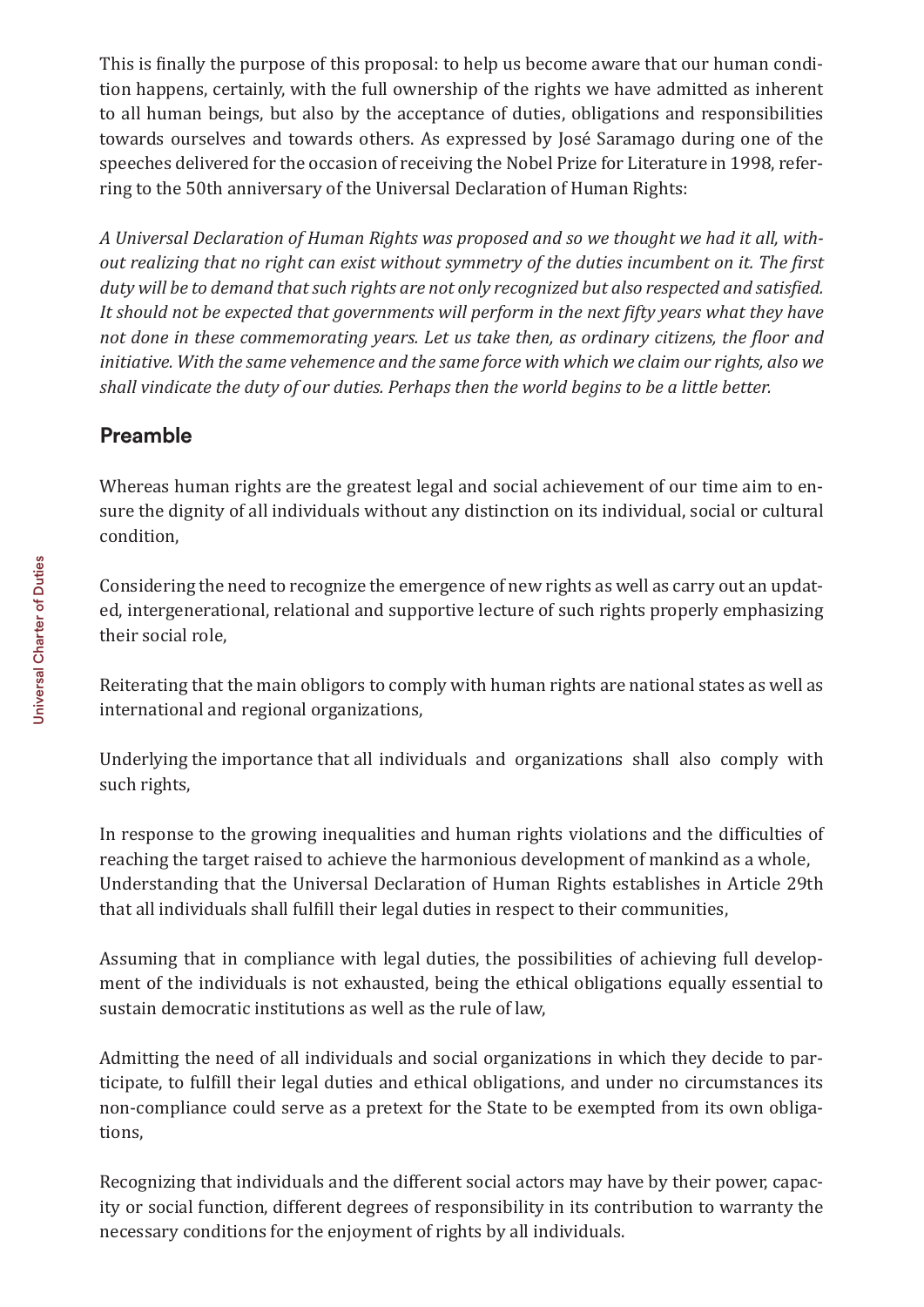# **We hereby declare**

#### **one**

All individuals have a duty to comply with and fulfill the rights enshrined in the Universal Declaration of Human Rights and other national and international instruments, as well as the obligations necessary to effectively guarantee them.

#### **two**

All individuals have the duty and the obligation to a common and non-abusive exercise of rights, for the responsible enjoyment of goods and services.

## **three**

All individuals, especially the social, economic and cultural organizations have a duty and an obligation to not discriminate and to demand anti-discrimination policies on grounds of race, color, gender, age, gender identity and sexual orientation, language, religion, political or ideological opinion, national, ethnic or social origin, disability, property, birth or other similar grounds.

## **four**

1. All individuals have the obligation and the duty to respect and demand respect of the life as well as physical, mental and moral integrity of all individuals.

2. All individuals, economic organizations and social and cultural organizations have a duty, obligation and responsibility to not participate in or condone enforced disappearance practices, slavery disappearance, trafficking with children and adults, torture, inhuman cruel and degrading treatment, gender violence, child labor and forced labor.

#### **five**

1. All individuals, business organizations, social and cultural organizations, religious organizations and educational centers, have the duty and the obligation to respect and demand that the identity, autonomy and sexual integrity of individuals, children and adults are respected. 2. All individuals have the duty and obligation to not participate or condone the practices of abuse and sexual violence, sexual slavery, trafficking for prostitution and pornographic exploitation.

## **six**

1. All individuals have the duty and the obligation to respect and demand respect for bodily autonomy as well as private and family life.

2. All individuals and religious bodies have the duty and obligation to respect the different forms of relationship that each person freely chooses.

#### **seven**

1. All individuals, social, economic and cultural organizations and, especially, the church authorities and followers, media, schools, economic organizations and employers have the duty and obligation to respect and demand respect for ideological and religious freedom of individuals and to not incite hatred and discrimination.

2. All practitioners, believers and followers of any ideology and religion have the duty and obligation to respect human rights and fundamental freedoms in their practices or demonstrations.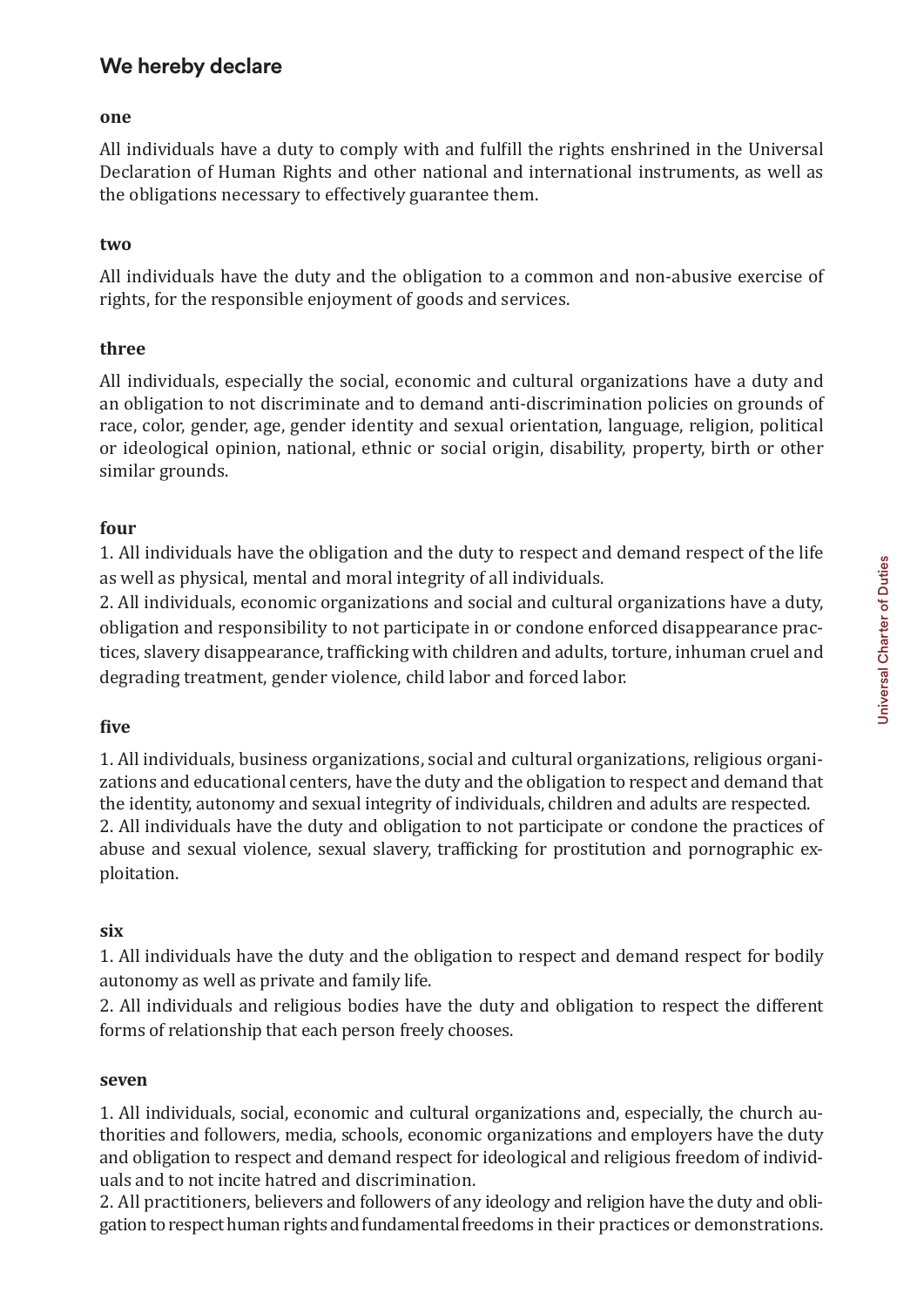## **eight**

1. All individuals and organizations, in particular the media, have the duty and the obligation to respect and demand respect for freedom of expression and information, and to contribute to the access of all groups and collectives with full respect for pluralism.

2. All individuals have, to the best of our conditions and possibilities, the duty and obligation to inform and participate responsibly in public affairs.

3. All individuals and the media, including participants of social networks, have the duty and obligation to ensure the accuracy of the information transmitted, in order to safeguard privacy and respectability of individuals as well as the responsible use of cyberspace.

4. All individuals and media, including participants of social networks have the duty and obligation to not incite violence or discrimination.

## **nine**

1. All individuals have the duty and obligation, within our conditions and capacity, to participate responsibly in public affairs and in taking collective decisions.

2. All individuals, especially economic organizations, political parties and other social, economic and cultural organizations have a duty and obligation to respect and demand respect for financial rules in election campaigns and political parties.

3. All political parties and organizations have the duty and obligation to contribute to the democratic articulation of society, integration of political representation, with special attention in the target of gender parity.

# **ten**

1. All individuals have the duty and obligation to demand universal access to free education and the responsibility to instruct the proper utilization of educational resources.

2. Parents or guardians, as well as schools have the duty and obligation to educate without discrimination of any kind.

3. Academic and educational institutions, and teachers have the duty and obligation to promote and develop awareness of human rights, democracy, peace, pluralism, gender equality and respect for different forms of diversity as well as for the environment.

# **eleven**

1. All individuals have the duty and obligation to respect and demand respect for culture, for our native and foreign languages, as well as the collective memory of individuals and their tangible and intangible cultural heritage, and to transmit this common heritage to future generations.

2. Economic organizations have the duty and obligation to respect the natural resources on which cultural practices depend, of indigenous population and other indigenous groups.

3. All individuals have the duty and obligation to protect biodiversity and to respect and promote multiculturalism.

# **twelve**

1. All individuals have the duty and obligation to respect cultural creation as well as scientific, literary or artistic productions and to ensure respect for moral and material author rights and artists.

2. Researchers, scientists, research centers and businesses, as well as other social, economic and cultural organizations, have the duty and obligation to promote knowledge, development, and scientific and technological innovation responsible for the benefit of humanity, and proceed in accordance with the best ethical practices.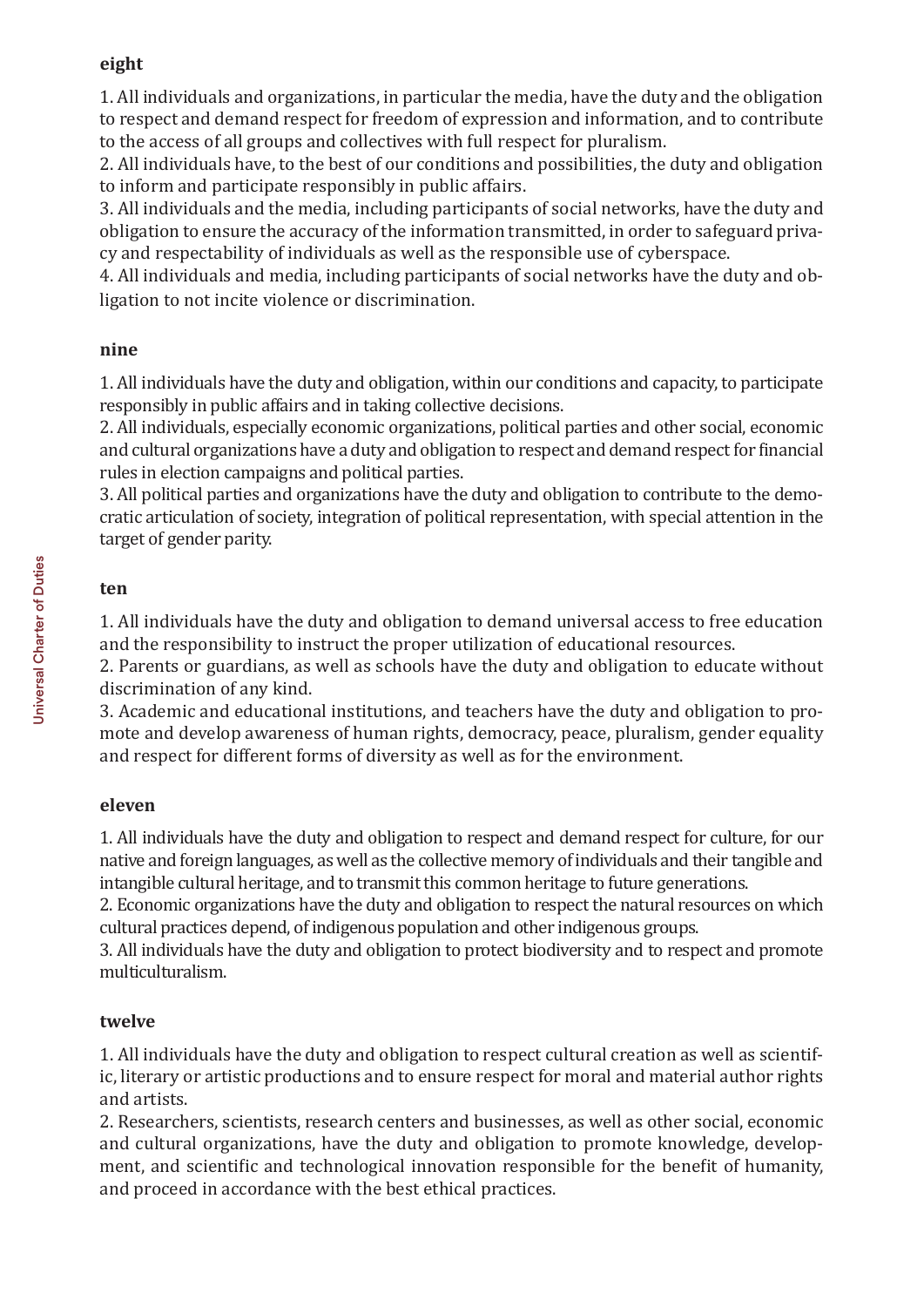## **thirteen**

1. All individuals have the duty and obligation to prevent diseases and infections, as well as to make a rational and responsible use of health services.

2. All companies and employers have the duty and obligation to ensure safe and healthy working conditions.

3. All individuals have the duty to demand free and universal health benefits as well as a proper regulation of medicine prices.

4. All pharmaceutical and medical companies have the duty and obligation to share scientific and technical knowledge, and to fix medicine pricing so that the access to basic health is not impeded to all the population.

5. All individuals, business organizations as well as social and cultural organizations have the duty and obligation to equitably distribute food and not waste them in order to eradicate hunger.

# **fourteen**

1. All individuals and companies wherever their headquarters are located, have the duty and obligation to promote and to demand a job in decent and safe conditions, with a non-discriminatory compensation and full respect for the prohibition of child labor.

2. Employers have the duty and obligation to ensure equal opportunities and non-discrimination in employment, to respect the workers rights to collectively organize and to freedom of association, to promote full employment and access of young people to work, as well as to implement measures to provide reasonable accommodation for people with disabilities and special needs.

3. Employers have the duty and obligation to contribute to the social security system.

4. Employers have the duty and obligation to respect and promote the fulfillment of human rights within their spheres of influence and, in particular, to refrain from forms of human exploitation.

5. All individuals have the duty to perform their work and profession subject to the respective codes of conduct.

# **fifteen**

1. All individuals have the duty and the obligation to respect the right to individual and collective property.

2. All individuals have the duty and obligation to accept the limits imposed by the social function of property.

## **sixteen**

1. All individuals have the duty and the obligation to respect freedom of movement and

demand the protection of rights for migrants, asylum-seekers and refugees.

2. All individuals have the duty and obligation of hospitality towards migrants, refugees and asylum seekers, as well as to demand contribution for the development and peace of the country of origin or provenance.

## **seventeen**

All individuals and economic organizations have the duty and obligation to preserve and enforce environmental care and protection of biodiversity for the benefit of present and future generations, making rational and efficient use of energy and natural resources and ensuring sustainable development.